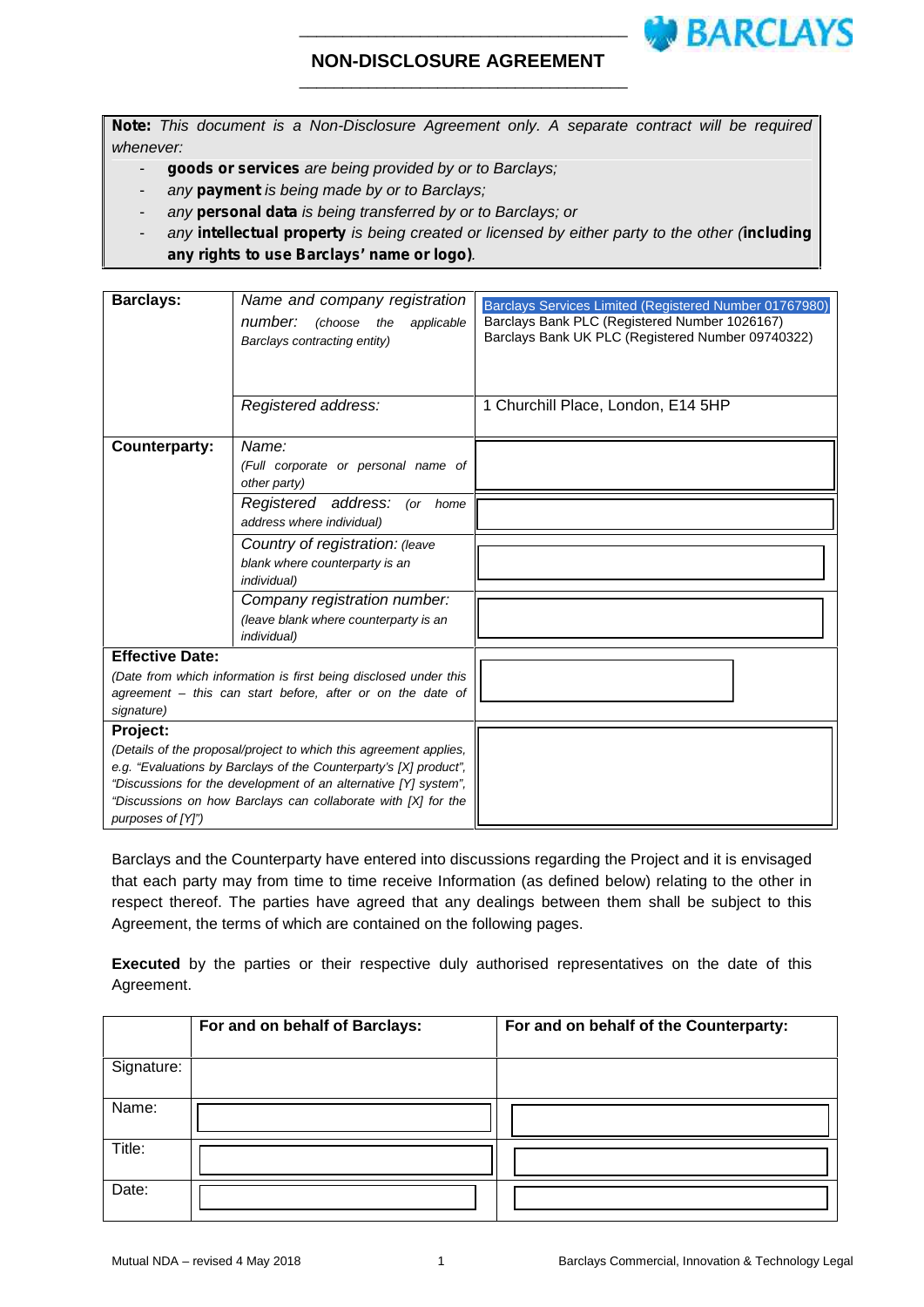#### **1 Definitions and Interpretation**

1.1 In this Agreement the following definitions shall apply:

**Affiliate** means, in relation to a party, any person or entity Controlling, Controlled by or under common Control with such party from time to time;

**Barclays Competitor** means any bank or building society, or any other entity that carries on banking services, insurance services, credit or debit card issuing, card acquiring services, payment services, asset management or investment banking, or any entity Controlled by, Controlling, or under common Control of, any such entity;

**Confidential Information** means Information relating to one party or any of its Related Parties (**Disclosing Party**) (and/or the business carried on or proposed or intended to be carried on by the Disclosing Party) which is made available in connection with the Project to the other party (**Receiving Party**) (or any of its Related Parties) by the Disclosing Party (or any of its Related Parties), whether on or after the Effective Date, including any information, analysis or specifications derived from, containing or reflecting such information, but excluding any Information that the Receiving Party could not reasonably be expected to consider to be confidential or commercially sensitive;

**Control** means the power, direct or indirect, to direct or cause the direction of the management and policies of such entity whether by contract, ownership of shares, membership of the board of directors, agreement or otherwise and, in any event and without limitation of the foregoing, any entity owning more than 30% of the voting securities of a second entity shall be deemed to control that second entity. The terms **Controlling** and **Controlled** shall have a corresponding meaning;

**Information** means all information including, without limitation, any Intellectual Property Rights, information relating to systems, operations, plans, intentions, market opportunities, customers, suppliers, know-how, trade secrets and business affairs, business methods and business concepts in whatever form, whether in oral, tangible or in documented form and, if in tangible or documented form, whether marked or identified as being proprietary or not;

### **Intellectual Property Rights** means:

- (a) any copyright, design rights, patents, Inventions, logos, business names, service marks and trade marks, Internet domain names, moral rights, rights in databases, data, source codes, reports, drawings, specifications, know how, business methods, trade secrets, semi-conductor rights, topography rights, whether registered or unregistered, rights in the nature of unfair competition and the right to sue for passing off;
- (b) applications for registration and the right to apply for registration for any of these rights; and
- (c) all other intellectual property rights and equivalent or similar forms of protection,

existing anywhere in the world;

**Invention** means any invention, idea, discovery, development, improvement or innovation made, whether or not patentable or capable of registration, and whether or not recorded in any medium;

**Permitted Purpose** means any discussions or negotiations between the parties concerning the Project;

**Related Party** means, in relation to either party, any Affiliate of that party, or any director, officer, employee, agent, professional adviser (including solicitors, auditors, insurers and accountants), contractor or subcontractor of that party or of any Affiliate of that party.

### **2 Confidential Information**

- 2.1 The Receiving Party shall treat and keep all Confidential Information as secret and confidential and will not, without the Disclosing Party's written consent, directly or indirectly communicate or disclose (whether in writing or orally or in any other manner) Confidential Information to any other person other than in accordance with the terms of this Agreement.
- 2.2 The Receiving Party shall only use the Confidential Information for the Permitted Purpose.
- 2.3 Notwithstanding clauses 2.1 and 2.2, the Receiving Party may disclose Confidential Information to its Related Parties (subject to clause 2.8), but only:
	- (a) to those Related Parties who strictly need to know the Confidential Information for the Permitted Purpose; and
	- (b) where such Related Parties are made aware prior to the disclosure of any part of the Confidential Information that that information is confidential and where the Receiving Party ensures that they owe a duty of confidence on materially the same terms as contained in this Agreement.
- 2.4 The Receiving Party shall at all times remain liable for any actions of any Related Parties in relation to any Confidential Information.
- 2.5 If any Confidential Information is copied, disclosed or used otherwise than as permitted under this Agreement then, upon becoming aware of the same, without prejudice to any rights or remedies of the Disclosing Party, the Receiving Party shall as soon as practicable notify the Disclosing Party of such event and, if requested by the Disclosing Party, take such steps (including the institution of legal proceedings) as shall be necessary to remedy (if capable of remedy) the default and/or to prevent further unauthorised copying, disclosure or use.
- 2.6 Notwithstanding whether or not the Receiving Party (or any Affiliate or Related Party) uses the Confidential Information in accordance with this Agreement (including modifying or further developing any Confidential Information), all Confidential Information shall remain the property of the Disclosing Party (or its licensors) and its disclosure shall not confer on the Receiving Party any rights of the Disclosing Party (or its licensors), including Intellectual Property Rights, over the Confidential Information whatsoever beyond those contained in this Agreement
- 2.7 The Disclosing Party warrants and represents that, so far as it is aware, it has the right to distribute the Confidential Information to the Receiving Party in the format it provides it.
- 2.8 If there is a change of Control of the Counterparty to a Barclays Competitor then the Counterparty will not. without Barclays' prior written consent, directly or indirectly communicate or disclose (whether in writing, orally or in any other manner) Confidential Information disclosed to it by Barclays (or any of its Related Parties) to that entity.

# **3 Exceptions**

- 3.1 The provisions of clause 2 (Confidential Information) above shall not apply to any Confidential Information which:
	- (a) is publicly available at the time of its disclosure or becomes publicly available (other than as a result of disclosure by the Receiving Party or any of its Related Parties contrary to the terms of this Agreement);
	- (b) was lawfully in the possession of the Receiving Party or any of its Related Parties (as can be demonstrated by its written records or other reasonable evidence) free of any restriction as to its use or disclosure prior to its being so disclosed;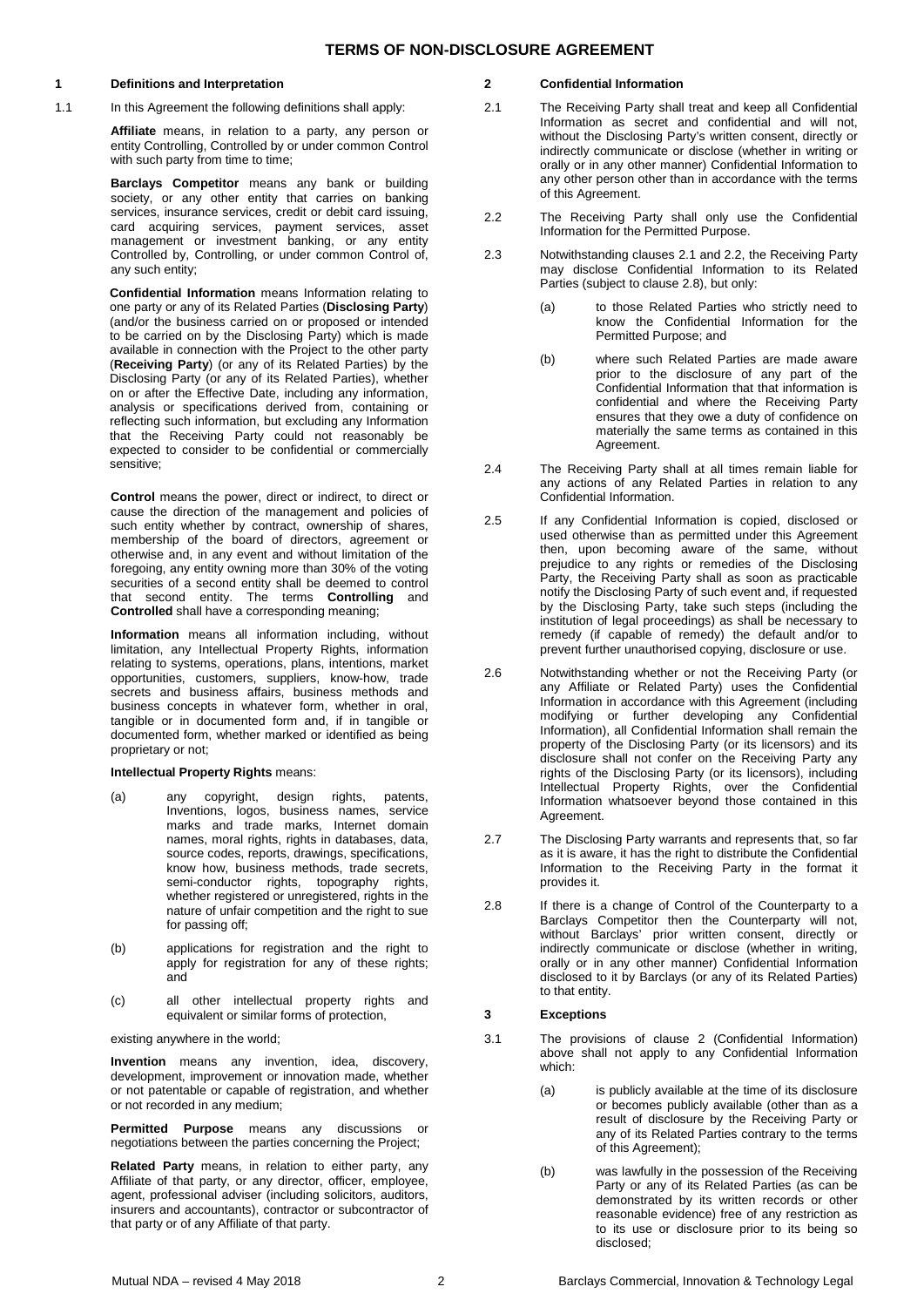- (c) following such disclosure by the Disclosing Party, becomes available to the Receiving Party or any of its Related Parties (as can be demonstrated by its written records or other reasonable evidence) from a source other than the Disclosing Party (or any of its Related Parties), which source is not bound by any duty of confidentiality owed, directly or indirectly, to the Disclosing Party in relation to such information; or
- (d) is required to be disclosed by law or governmental regulation or by any competent body or authority to which the Receiving Party submits, provided that the Receiving Party shall (to the extent permitted by applicable law) notify the Disclosing Party of the information to be disclosed (and of the circumstances in which the disclosure is alleged to be required) as early as reasonably possible before such disclosure must be made and shall take all reasonable action to avoid and limit such disclosure.
- 3.2 Confidential Information shall not be exempted under clause 3.1 from the confidentiality obligations in clause 2 (Confidential Information) by reason only that:
	- (a) some or all of its features (but not the combination and principle thereof) are or become publicly available or are in the possession of or become available to the Receiving Party in the manner stated in clause 3.1; or
	- (b) such information could be derived or obtained from information which is or becomes publicly available or is in the possession of or becomes available to the Receiving Party in the manner stated in clause 3.1 if to obtain or derive it would require substantial skill, labour or expense.

#### **4 Records and return of information**

- 4.1 The Receiving Party agrees to ensure proper and secure storage of all Confidential Information and any copies thereof to a reasonable standard and to at least the same standard as the Receiving Party keeps its own Confidential Information. The Receiving Party shall not make any copies or reproduce in any form any Confidential Information except for the purpose of disclosure or use as permitted in accordance with this Agreement, or reasonable backups (any such copies being subject to the provisions of this Agreement to the same extent as the original).
- 4.2 The Receiving Party shall keep a written record, to be supplied to the Disclosing Party upon request, of the Confidential Information received and any copies made thereof and, so far as is reasonably practicable, of the location of such Confidential Information and any copies thereof.
- 4.3 The Receiving Party shall, within seven days of receipt of a written demand from the Disclosing Party:
	- (a) return all written Confidential Information (including all copies); and
	- (b) expunge or destroy any Confidential Information from any computer, word processor or other device whatsoever into which it was copied, read or programmed by the Receiving Party or on its behalf (including by any person to whom disclosure has been made as permitted under clause 2.3 (Confidential Information)).
- 4.4 The obligations in clause 4.3 shall not apply to the extent that (and only for so long as):
	- (a) it is necessary to retain copies for the purpose of providing information to any regulatory authority or complying with any applicable regulatory requirements; or
	- (b) expunging or destroying any Confidential Information from any form of electronic storage

would require an unreasonable degree of effort and/or expense,

in both cases, provided that any such Confidential Information shall be retained in accordance with the terms of this Agreement and no further commercial use (whether internal or involving external transmission) shall be made of any such Confidential Information.

4.5 The Receiving Party shall on request supply a certificate signed by a director as to its full compliance with the requirements of clauses 4.3 and 4.4.

# **5 Announcements**

- 5.1 Neither party will make or permit to be made any announcement or disclosure of its prospective interest in the Project without the prior written consent of the other party.
- 5.2 Neither party shall make use of the other party's name or any information acquired through its dealings with the other party for publicity or marketing purposes without the prior written consent of the other party.

# **6 Duration**

The obligations of each party and its Related Parties under this Agreement shall continue and shall survive the termination of any discussions or negotiations between the parties regarding the Project. In relation to each item of Information disclosed, they shall continue until the latter of:

- (a) that Information ceasing to be confidential information by virtue of clauses 3.1(a) to 3.1(d) (subject to clause 3.2) applying to that Information; or
- (b) five years from the date of disclosure by the Disclosing Party.

# **7 Representations**

- 7.1 Each party agrees that any Information made available to the Receiving Party or any of its Related Parties for the purpose of negotiations or discussions in relation to the Project will not form the basis of, or any representation in relation to, any contract, nor constitute an offer or invitation by the Disclosing Party unless the parties expressly agree otherwise.
- 7.2 Except in the case of fraudulent misrepresentation and subject to clause 2.7 above, the Disclosing Party accepts no responsibility for, nor makes any representation or warranty, express or implied, with respect to, the accuracy, reliability or completeness of any Information made available to the Receiving Party or any of its Related Parties.

### **8 Adequacy of Damages**

8.1 Without prejudice to any other rights or remedies of the Disclosing Party, the Receiving Party acknowledges and agrees that damages would not be an adequate remedy for any breach by it of the provisions of this Agreement and that the Disclosing Party shall be entitled to seek the remedies of injunction, specific performance and other equitable relief for any threatened or actual breach of any such provision by the Receiving Party or any of its Related Parties, and no proof of special damages shall be necessary for the enforcement of the rights under this Agreement.

### **9 Third Party Rights**

- 9.1 Subject to clause 9.2, a person who is not a party to this Agreement may not enforce any of its terms under the Contracts (Rights of Third Parties) Act 1999.
- 9.2 Each and every obligation of the Receiving Party under this Agreement is owed to the Disclosing Party and to each of its Affiliates. Such Affiliates may enforce the terms of this Agreement under the Contracts (Rights of Third Parties) Act 1999. References to the Disclosing Party in the context of the Receiving Party's obligations shall be construed accordingly.
- 9.3 If a person who is not a party to this Agreement is stated to have the right to enforce any of its terms under the